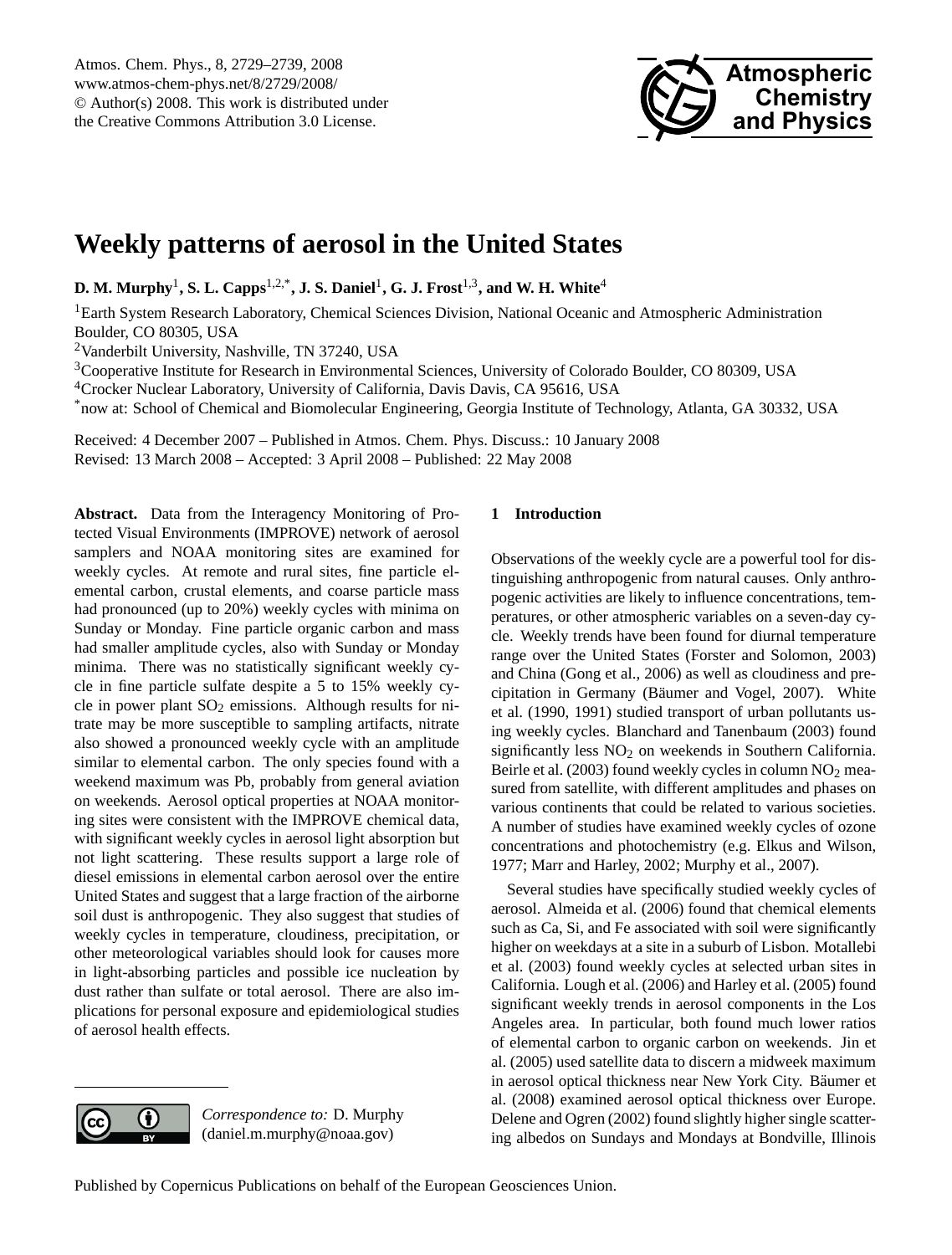

**Fig. 1.** Clusters generated from the IMPROVE site locations. Each cluster is shown by a circle with lines to the positions of the individual sites in that cluster. Next to each cluster is the number of elemental carbon samples for the analysis in this paper; other species have similar numbers of samples. Also shown as squares are the Bondville and Southern Great Plains NOAA monitoring sites discussed in this paper.

and Southern Great Plains, Oklahoma than on other days of the week.

With the exception of Delene and Ogren (2002), studies on weekly aerosol properties have concentrated on urban sites. In this paper we use data from the IMPROVE network and NOAA aerosol monitoring sites to examine weekly cycles in aerosol across the United States. An important feature of the IMPROVE aerosol data set is the chemical analysis, allowing much better weekly analysis than a simple mass measurement.

## **2 Data**

#### 2.1 IMPROVE network

IMPROVE data in this paper are from 1 September 2000 through 31 August 2006. This is an integral number of weeks and years, which helps keep annual cycles from being aliased into weekly cycles. We use data after summer 2000 because the network shifted then from a Wednesday–Saturday sampling schedule to a once every third day schedule that rotates through the days of the week, an important feature for this work. There were also few sites in the eastern United States before 2000. Except as noted for coarse mass, all data in the paper are for fine mode aerosol smaller than  $2.5 \mu$ m.

The IMPROVE monitoring program is described by Malm et al. (2004). Routine monitoring began in 1988 with the objectives of establishing current background haze levels, identifying the chemical composition and emissions sources of regional aerosols, and documenting long-term trends in aerosol concentrations. Most of the samplers are in locations representative of the 156 National Parks and Wilderness Areas where the Clean Air Act provides special protections for visibility. The network now includes about 170 rural or remote sites in the United States.

Data, standard operating procedures and site descriptions are all available in detail at [http://vista.cira.colostate.edu/](http://vista.cira.colostate.edu/improve/) [improve/.](http://vista.cira.colostate.edu/improve/) Every third day (all sites sample on the same days), a set of three  $PM_{2.5}$  samples and one  $PM_{10}$  sample is collected by four independent filter sampling trains. The  $PM_{10}$ filter is analyzed only for mass. The  $PM_{2.5}$  modules sample behind AIHL cyclones (John and Reischl, 1980) at nominal flow rates of 22.81 min<sup>-1</sup>. One module collects  $PM_{2.5}$  on a 37 mm Nylon filter behind an annular denuder coated with Na<sub>2</sub>CO<sub>3</sub> and glycerol. This filter is analyzed by ion chromatography for the anions chloride, nitrate, and sulfate. A second module collects undenuded  $PM<sub>2.5</sub>$  on a 25 mm Teflon filter for weighing and energy-dispersive x-ray fluorescence analysis (XRF). The third module collects undenuded  $PM_{2.5}$ on a 25 mm quartz-fiber filter for thermal fractionation of organic and elemental carbon with an optical correction for pyrolysis.

The methods used for elemental and carbon analysis have undergone some minor changes since August 2000. Before December 2001, the elements lighter than iron were determined by proton-induced x-ray emission, and since January 2005 the XRF analysis for elements lighter than nickel has been done under vacuum. Carbon analyses since January 2005 have been conducted with new instrumentation according to a more precise protocol (Chow et al., 2007). These one-time method transitions should have no effect on multiyear weekly cycles.

There is a weekly pattern of sampler operations: the local operator checks the system's operation each Tuesday, and replaces the cartridge of exposed filter cassettes in each module with one of unexposed filter cassettes. This schedule imposes extra handling for Tuesday samples, which are briefly interrupted while the operator transfers the active filter cassette from the old cartridge to the new one. It also imposes sample-day-dependent delays between exposure and unloading, when losses might potentially occur within the sampler. (Any potential for contamination would presumably exist both before and after exposure, and so be independent of sample day.) Such hypothetical effects have not been detected in previous testing. With the exception of winter nitrate, they would not explain the calendar-week cycles presented here, whose extremes usually occur away from the Tuesday sampler maintenance.

The sites in the IMPROVE database were combined into 25 groups using hierarchical cluster analysis (Fig. 1). Fifteen urban sites were eliminated (ATLA1, BALT1, CHIC1, DETR1, FRES1, HOUS1, NEYO1, OLTO1, OMAH1, PHOE1, PITT1, PUSO1, RUBI1, SAGU1, and WASH1), as were some sites that were closed before 2000. Then great circle distances were calculated between all site pairs and the closest pair of sites or clusters combined with each other. The process was repeated until the closest clusters were more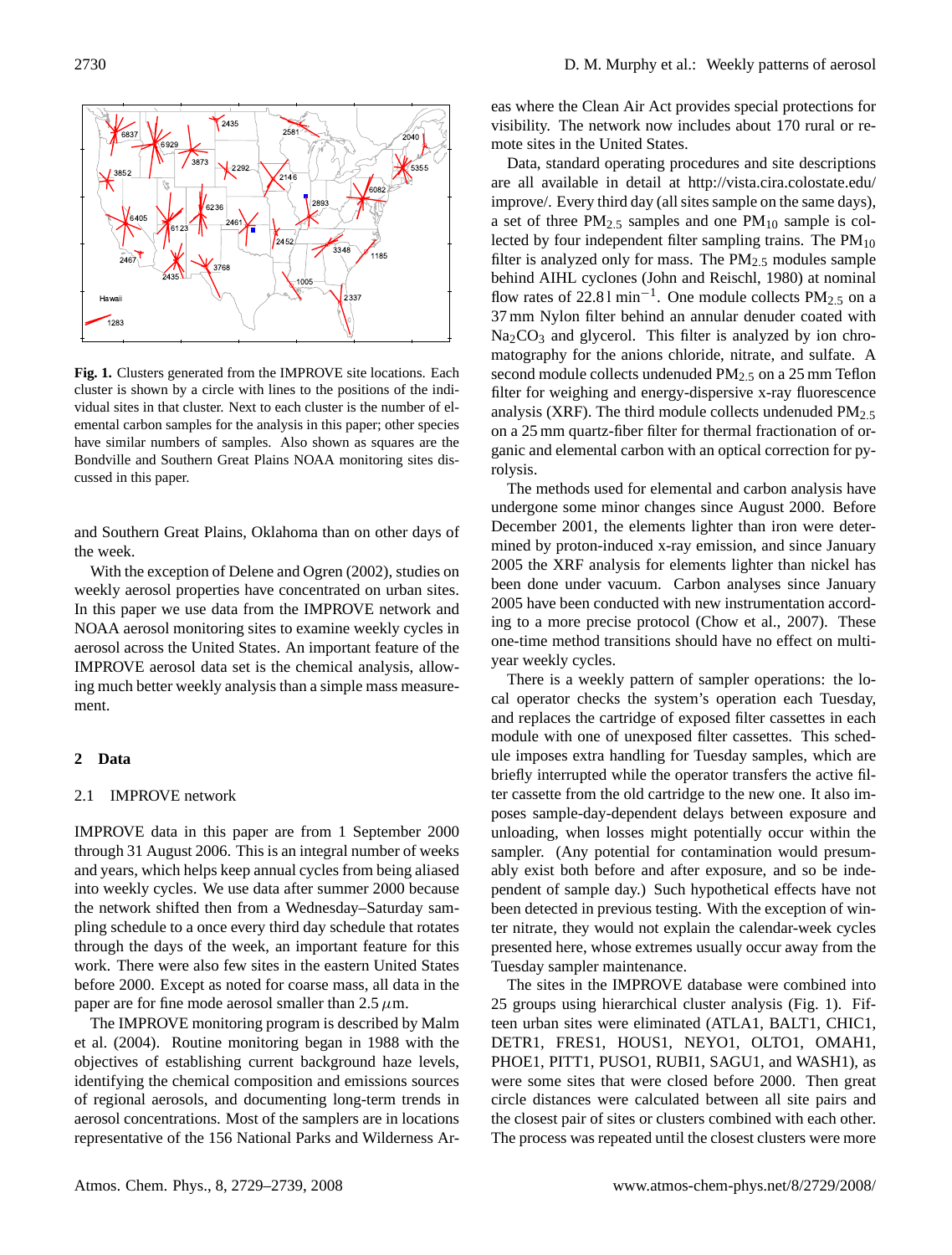than 390 km apart. This threshold was chosen to keep separate clusters in California. Single sites that had not ended up in a cluster were paired together (in Louisiana and the Carolinas) or combined with the nearest cluster (Everglades and Big Bend). Of sites outside of the continental United States, only Hawaii was kept because there were fewer samples in Alaska or the Virgin Islands.

Use of clusters is essential to this work. Weekly cycles at single sites are often not statistically significant when samples are taken every third day. Several sampling sites must be averaged to distinguish weekly cycles from random variability. Yet one cannot average the entire United States without first looking at regional patterns. It does not make sense to average together mineral dust concentrations from Arizona and Maine or sulfate concentrations in California and Ohio. The exact technique used to generate the clusters is less important than having some sort of regional averaging.

To start with a consistent set of data, all samples were required to have valid values for mass, elemental carbon, and sulfate. About 0.1% of the data were eliminated as high outliers. These are probably valid data influenced by local events such as fires or nearby dust generation. For example, fine mode mass was required to be less than 50  $\mu$ g m<sup>3</sup>. The results are not sensitive to these cutoffs but they do help keep a single sample from skewing one day of the week for an entire cluster. This left 92744 samples in the IMPROVE data during the time period after eliminating the urban sites. The actual number of samples for a given species may be slightly smaller, since not all analyses were performed on every sample. Data below detection limit were retained as zeros but species with many values below detection limit are not discussed in the paper. Notably, our mineral dust analysis does not consider aluminum because of a poor detection limit compared to silicon and iron.

Most of the subsequent results are presented in terms of the average weekly cycle in a cluster. For each day of the week, this is calculated as the average of all observations on that day of the week during the September 2000 to August 2006 period, at all sites in the cluster. For visual presentation, and for network averages, each cluster's cycle is normalized to that cluster's overall September 2000 to August 2006 mean.

There is an option whether or not to normalize data from individual sites before calculating the weekly cycles for each cluster. Normalizing prevents a few sites with high absolute concentrations from dominating the averages, but has the disadvantage of amplifying noise from sites with low concentrations that may be near detection limits. Normalizing can also overemphasize sites with incomplete records. We have chosen to directly average all data within a cluster. We have done the calculations both ways and the calculated weekly cycles are not sensitive to whether or not the sites are normalized before averaging. In part, this is because the exclusion of urban sites leaves sites within each individual cluster that usually have similar absolute concentrations. For a particular species, the standard deviations of the concentrations of the sites in individual clusters are usually about half as large as the standard deviation of the clusters from the continental average.

Judging the statistical significance of the weekly cycles is difficult. The most important problem is the number of independent measurements. The standard errors in subsequent figures are calculated as usual by dividing the standard deviation of individual measurements by the square root of the number of measurements. The samples are not completely independent of each other, however, as this calculation implicitly assumes. Concentration variations are driven largely by meteorological variables, which are correlated in both time and space. The IMPROVE protocol of samples every third day should reduce but not completely eliminate the autocorrelation between successive samples (Anderson et al., 2003). Similarly, multiple sites within a cluster will often lie in the same synoptic airmass.

Dilution can cause statistical significance to be underestimated. Consider the simple case of two sites downwind of a consistent weekly source with rapid transport. Both would show the same weekly cycles, but the site further downwind would have lower absolute values. If the sites with different absolute concentrations are averaged together, the standard deviations for each day would be large even though the sites were sampling the same source.

To assess the statistical significance, we compared the amplitude of the observed weekly cycle with the amplitude of the weekly cycle for synthetic time series generated from randomized versions of the same data. To preserve shortterm correlations, data within each month were kept as a block and each month was shifted by a random number of days of the week. The resulting statistics for 500 randomized samples of the data are shown in Table 1. The weekly cycle inferred from random data varies by species because of different variance and skew in the concentrations of each species.

Since we are considering the absolute value of the weekly cycle in the randomized data, the distributions are not centered on zero. This is why the 90th and 99th percentiles may appear closer than expected. Also, these percentiles of the absolute values of weekly cycles represent the amplitude required for confidence that a cycle of any phase is real. They are not the same as the 90 percent confidence limits on the amplitude of the derived cycles (these are not computed here). The reason the two quantities are different is that random noise will always generate a positive weekly cycle of some phase whereas it can generate either a positive or negative error in a cycle whose phase is already determined.

We also checked for cycles of 5, 8, and 10 days using the same software as the 7-day cycle (6 and 9 day cycles do not work well with samples taken every third day). For the species with cycles that are statistically significant compared to the randomized data, the 7-day cycle was much larger than the other periods. For example, by one measure (maximum two consecutive days minus minimum two consecutive days)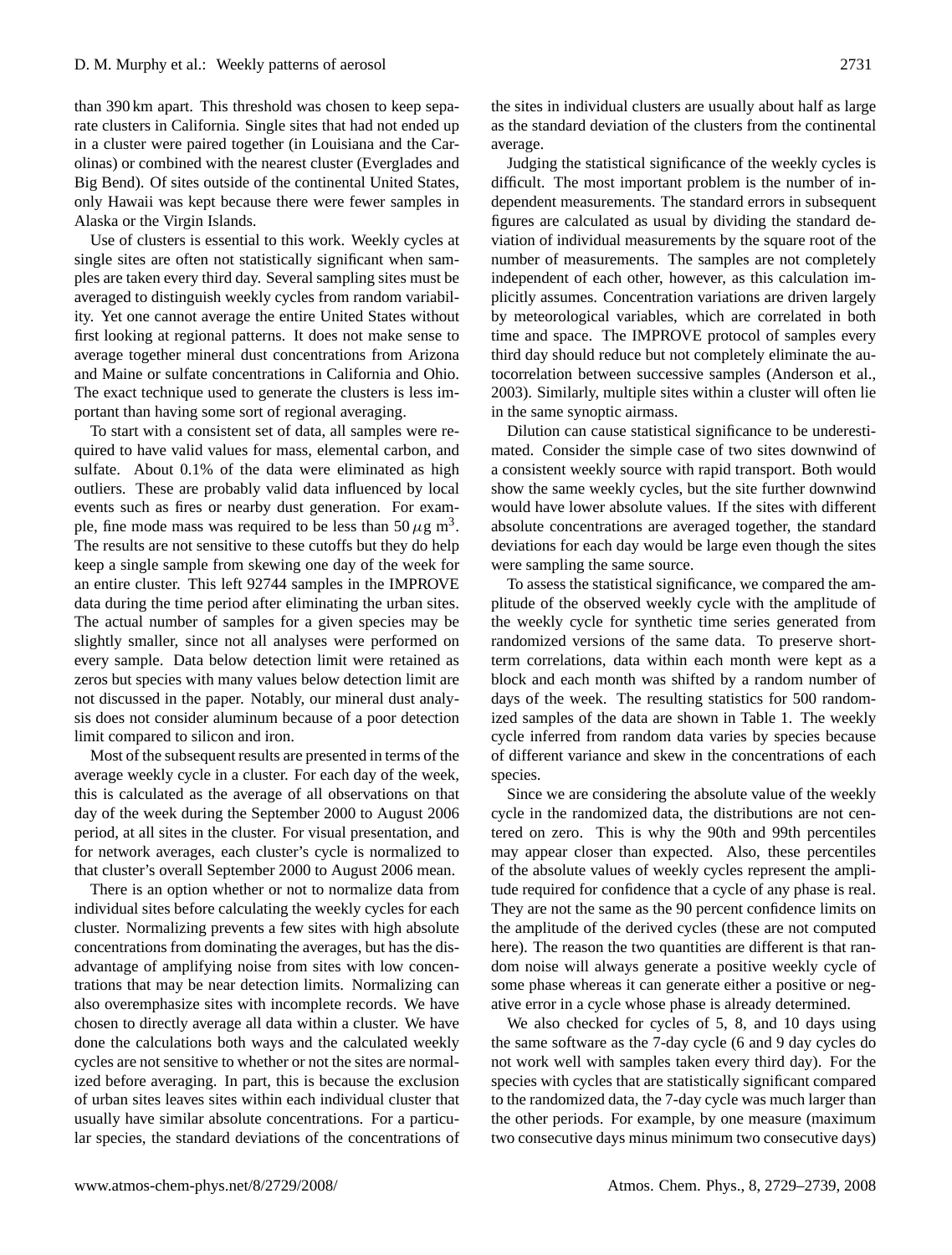| <b>Species</b>          | Overall continental<br>US average | Weekly range<br>(% ) | Weekly two-day<br>range <sup>*</sup> $(\%)$ | Randomized data weekly two-day range<br>$(\% )$ |                 |
|-------------------------|-----------------------------------|----------------------|---------------------------------------------|-------------------------------------------------|-----------------|
|                         | $(\mu g \, \text{m}^{-3})$        |                      |                                             | 90th percentile                                 | 99th percentile |
| Silicon                 | 0.149                             | 22.4                 | 15.3                                        | 9.1                                             | 11.4            |
| Iron                    | 0.040                             | 26.5                 | 18.1                                        | 10.2                                            | 14.2            |
| Calcium                 | 0.046                             | 24.3                 | 17.4                                        | 9.6                                             | 12.8            |
| Coarse mass             | 4.91                              | 23.1                 | 18.4                                        | 9.8                                             | 12.8            |
| Elemental carbon        | 0.230                             | 14.2                 | 11.4                                        | 6.3                                             | 8.1             |
| Organic carbon          | 1.159                             | 7.9                  | 5.6                                         | 4.9                                             | 6.2             |
| Fine mass $-EC$         | 5.90                              | 7.9                  | 6.2                                         | 5.1                                             | 6.4             |
| Fine mass $-$ (EC+soil) | 5.17                              | 5.5                  | 4.8                                         | 5.4                                             | 7.2             |
| Sulfate                 | 1.835                             | 4.5                  | 2.3                                         | 5.4                                             | 7.2             |
| Nitrate                 | 0.592                             | 13.4                 | <b>11.0</b>                                 | 8.0                                             | 9.7             |
| Pb                      | 0.0012                            | 9.1                  | 6.7                                         | 5.0                                             | 6.6             |
| $Pb/(Pb + Zn)$          | $0.26$ (ratio)                    | 8.4                  | 7.0                                         | 3.6                                             | 5.2             |
| Zn                      | 0.0041                            | 8.3                  | 6.6                                         | 4.3                                             | 5.3             |
| V                       | 0.0008                            | 4.5                  | 3.2                                         | 6.6                                             | 8.0             |
| Se                      | 0.0005                            | 3.3                  | 1.8                                         | 4.4                                             | 5.9             |

**Table 1.** Statistics of weekly cycles for selected species averaged over the continental United States.

<sup>∗</sup> maximum two consecutive days – minimum two consecutive days.

Bold: exceeds 99th percentile of randomized data; italics: less than 90th percentile.

the weekly cycle for silicon was 15.3%. The 5, 8, and 10 day cycles were 2.6%, 2.7%, and 5.6% respectively. For sulfate, which was not statistically significant, the weekly cycle was 2.3% and the 8-day cycle was 2.5%. Finally, all of the weekly patterns shown here are robust with respect to changing the time period to various subsets of 2000 to 2006.

# 2.2 NOAA aerosol optical properties

The National Oceanic and Atmospheric Administration (NOAA) continuously measures aerosol optical properties at a number of baseline and regional monitoring stations (Delene and Ogren, 2002). Bondville, Illinois, and Southern Great Plains, Oklahoma, are relevant to this work. Their locations are shown on Fig. 1. Daily averaged data were used to construct the weekly cycles.

Aerosol light absorption was measured at 565 nm using Particle Soot/Absorption Photometers (PSAP, Radiance Research). The data were corrected for scattering using Bond et al. (1999). Aerosol light scattering was measured using TSI 3563 nephelometers. Only the 550 nm data are shown here. The sample stream was heated, if necessary, to maintain the relative humidity at about 50%. Further descriptions are available at [http://www.esrl.noaa.gov/gmd/](http://www.esrl.noaa.gov/gmd/aero/instrumentation/instrum.html) [aero/instrumentation/instrum.html.](http://www.esrl.noaa.gov/gmd/aero/instrumentation/instrum.html)

The PSAP filters were changed less frequently on weekends at the Southern Great Plains sit and therefore had lower average total filter transmission on Sundays and Mondays (J. Ogren, personal communication, 2007). The Bondville site was less affected. More recent work on PSAP corrections by Virkkula et al. (2005) suggests that the Bond et al. corrections have an accurate dependence on filter transmission except for highly absorbing aerosols (albedo less than about 0.7) that are not likely to be important for these sites.

# 2.3 Emissions inventories

Weekly cycles in  $SO_2$  and  $NO_x$  emissions from power plants were computed for comparison with observed weekly cycles in aerosols. US power plant emission data were obtained from the Environmental Protection Agency's Clean Air Markets Division, [http://camddataandmaps.epa.gov/gdm/index.](http://camddataandmaps.epa.gov/gdm/index.cfm?fuseaction=emissions.wizard) [cfm?fuseaction=emissions.wizard.](http://camddataandmaps.epa.gov/gdm/index.cfm?fuseaction=emissions.wizard) 1999 and 2005 hourly emissions recorded by continuous emission monitors at each power plant were aggregated over large geographic regions containing 50 to 300 individual plants. The hourly emissions for each region were averaged for each day of week over the entire year, and the day-of-week averages were normalized using the average emissions in each region. Weekly cycles in 1999 were very similar to the 2005 data shown in Fig. 6.

# **3 Results**

## 3.1 Crustal elements

The largest percentage weekly cycles in aerosol concentrations were observed for the crustal elements Si, Ca, Ti, and Fe (Fig. 2). All had weekly cycles with 20% or greater range. Minima were on Sunday for most locations and maxima were usually on Thursday. Aluminum also had similar patterns but more values below the detection limit. The weekly cy-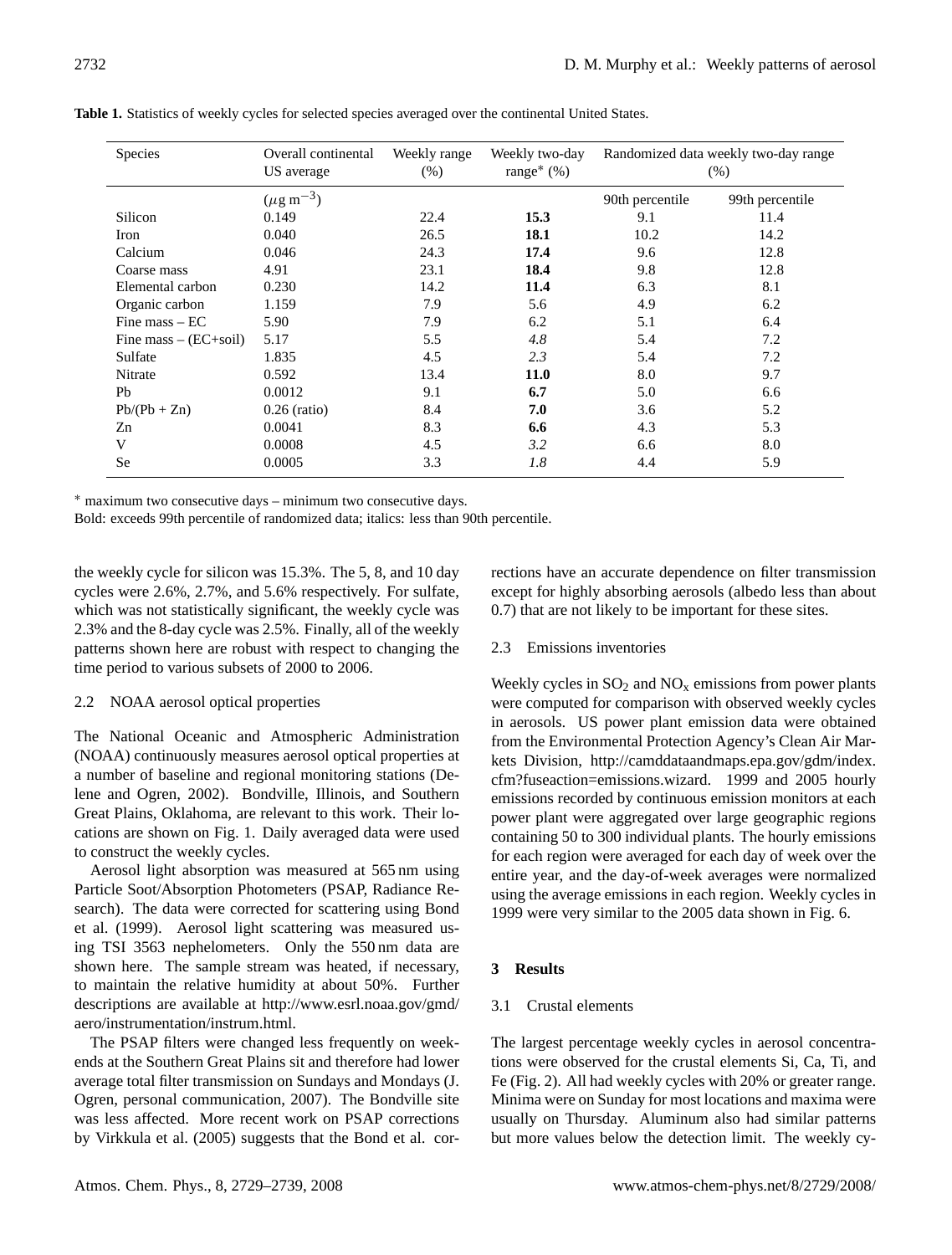

**Fig. 2.** Weekly cycles of crustal elements in the fine mode (below 2.5  $\mu$ m). The top panel shows weekly cycles for silicon at each cluster of IMPROVE sites. For each cluster of sites, Saturday through Friday averages are shown in red or orange as departures from the weekly mean, with standard errors. Red curves indicate statistical significance is more likely than for orange. Weekly cycles in medians are shown in blue. Rectangles are proportional in size to the annual mean for each cluster. The lower left panel shows the normalized weekly cycles for silicon for each cluster in the continental United States. The heavy line is the average over all clusters. The lower right panel shows the average weekly cycle for the continental United States for various crustal elements and coarse mass, defined as the difference between fine and total  $(PM_{10})$  mass.

cles were consistent throughout the country except for a few locations where the absolute values were small. One of the largest weekly cycles was observed for the cluster in Arizona that had the largest annual averages for these elements of any cluster in the continental United States. That cluster had low values on both Saturday and Sunday, perhaps because the soil particles were generated locally so the atmospheric concentrations could respond more quickly to low emissions on the weekend. A curious feature for many locations is that the weekly maximum was on Thursday rather than Friday, as might be expected if weekday emissions built up in the atmosphere throughout the week. It is not clear to what extent this is a statistical fluctuation or a consequence of lower emissions on Friday caused by four-day work weeks.

On Fig. 2 and subsequent figures, the average for the continental United States was generated from the normalized averages of the clusters. This means that individual sites in areas with a dense network of sites contribute less to the average than sites where the network is sparse. Averaging the normalized weekly cycles means that regions with low absolute



**Fig. 3.** Weekly cycles for fine mode elemental carbon and the balance of fine mass. As in Fig. 2, red lines are average percentage daily departures from the mean for that cluster and blue lines are departures of the medians. Rectangles are proportional to the annual mean for each cluster of sites.

concentrations contribute as much to the continental average as regions with high concentrations. As a guide to the eye, normalized weekly cycles for individual clusters are plotted in orange or red if the maximum of two consecutive days is less or more than four standard errors from the minimum of two consecutive days.

### 3.2 Elemental carbon, organic carbon, and aerosol mass

Weekly cycles for elemental carbon, organic carbon, and several measures of aerosol mass are shown in Figs. 3 and 4. Elemental carbon is subtracted from fine mode mass because for climate forcing calculations it is sensible to separate absorbing and non-absorbing aerosols. This also facilitates comparison with the optical measurements discussed later. The weekly cycles for fine mass are not statistically significant for individual clusters. Although Fig. 3 shows one highly significant cluster, testing with the randomized series shows that by chance one out of 25 clusters can exceed the four standard error threshold for the color code on Fig. 3. However, the continental US average weekly cycle for fine mass is statistically significant (Table 1) at about the 95% level.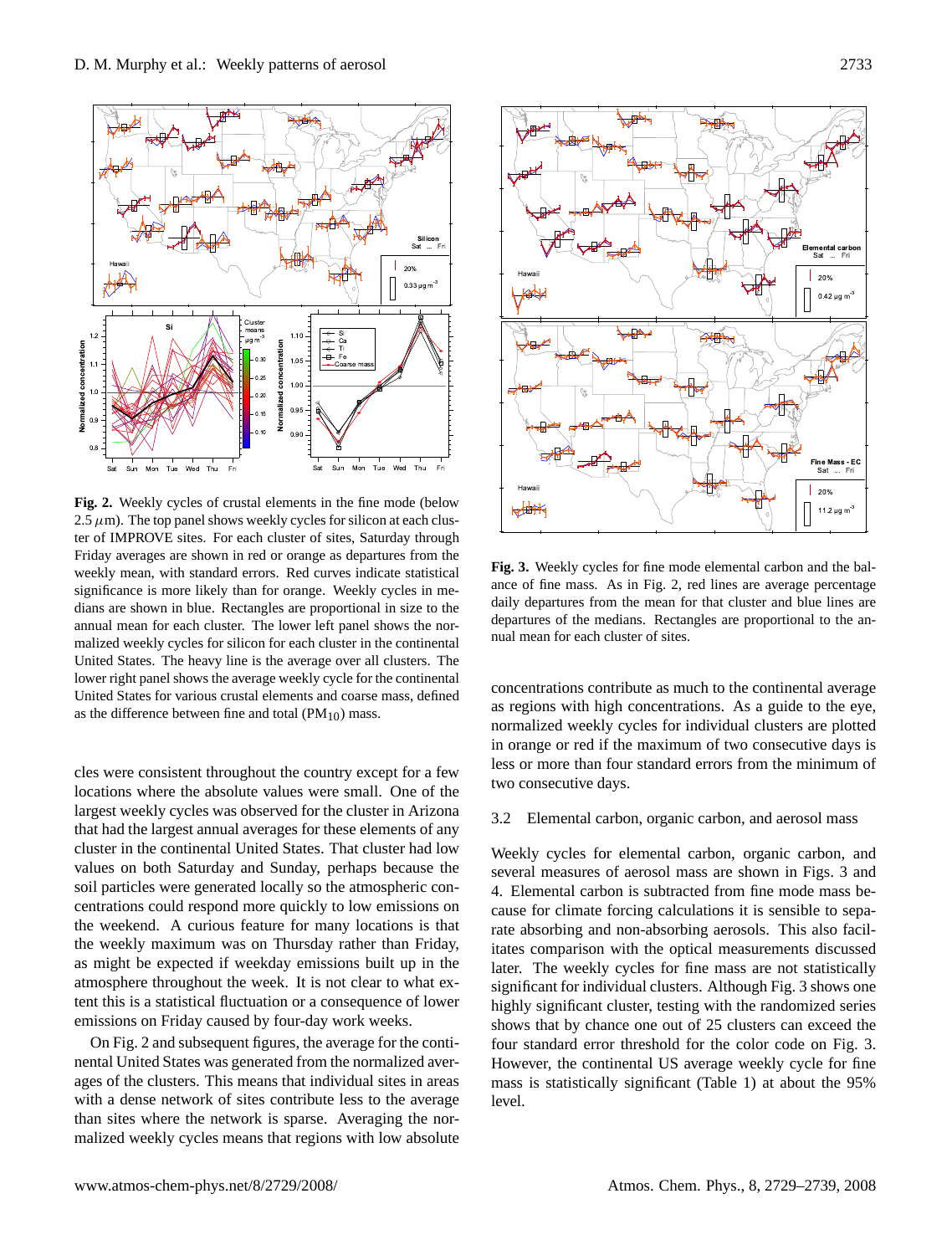

**Fig. 4.** A comparison of the weekly cycles of elemental and organic carbon as well as various measures of the fine and coarse mode mass. Each line is the weekly cycle for one cluster of sites, colored by the annual mean. The heavy black lines are the averages for all clusters in the continental United States.

Elemental carbon has a much larger weekly cycle than organic carbon or the fine mode mass. Figure 4d compares some of the weekly cycles. In view of the large weekly cycle for crustal elements, a curve is shown for fine mass after removing the contribution from soil calculated using an equation modified slightly from Malm and Hand (2007):

## Soil=(2.42+1.5)·Fe+1.63·Ca+2.2·Al+2.49·Si+1.94·Ti (1)

The factors account for oxides, and in the case of Fe, crustal elements such as K that cannot easily be separated from other sources. The additional factor of 1.5∗Fe is a very rough estimate of a contribution from total carbon in the soil estimated from examining some strong dust events. We infer from this curve that the weekly cycle for fine mass is only partially due to the strong cycle in soil dust. It is also due to organic carbon and nitrate.

Figure 5 shows histograms of elemental carbon concentrations for one cluster. The lower averages on Sunday and Monday were caused by a shift of the entire distribution rather than changes in a few extreme values. This is the case for other clusters as well. The histograms also show the form of the distributions: on a log scale such as Fig. 5 the distributions are skewed left. On a linear scale they are skewed to the right, so the distributions are between log-normal and normal.

The IMPROVE network uses a thermo-optical method to separate organic and elemental carbon. For all thermooptical methods, there are questions about the absolute accuracy of how organic carbon that chars during heating is separated from elemental carbon (Novakov et al., 2005; Chow et al., 2007). Despite these questions, weekly cycles depend more on consistency of the carbon analysis than the absolute cut point between elemental and organic carbon. In addition, the different weekly cycles for elemental and organic carbon show that the operational definition of elemental and organic carbon in the IMPROVE protocol does represent a useful separation for species with differing sources and behavior in the atmosphere.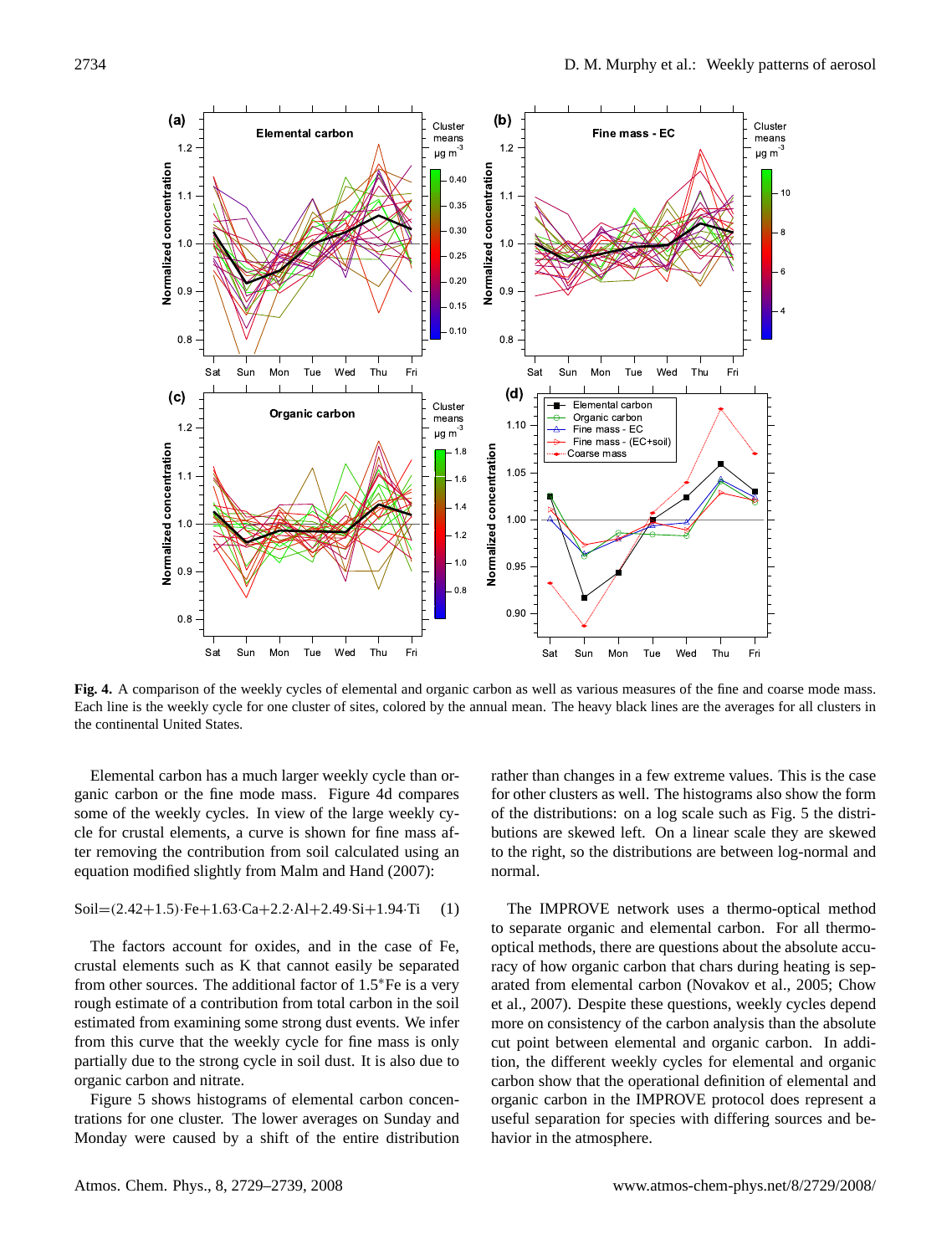

**Fig. 5.** Histograms of elemental carbon concentrations for one cluster of IMPROVE sites centered around Pennsylvania and West Virginia. The histograms compare Sunday and Monday with Wednesday and Thursday.

#### 3.3 Sulfate and nitrate

Sulfate has a very different pattern than elemental carbon. There is no statistically significant weekly cycle in sulfate, despite a weekly cycle in  $SO_2$  emissions (Fig. 6). This is probably caused both by the emissions and the chemistry of  $SO_2$ . Emissions of  $SO_2$  from power plants decline by 5 to 15% on weekends compared to weekdays, a much smaller change than the approximately 75% reduction in diesel emissions on weekends in California (Chinkin et al., 2003; Motallebi et al., 2003). Electric power generation accounted for about 70% of US  $SO_2$  emissions during the period 2000–2006 (National Emissions Inventory (NEI) Air Pollutant Emissions Trends Data, [http://www.epa.gov/](http://www.epa.gov/ttn/chief/trends/index.html) [ttn/chief/trends/index.html\)](http://www.epa.gov/ttn/chief/trends/index.html). Unlike crustal material or elemental carbon, the  $SO<sub>2</sub>$  emissions must be chemically transformed to produce sulfate. This will delay and spread out any weekly pattern. Also, oxidation of  $SO<sub>2</sub>$  to sulfate takes place by both gas phase reactions and liquid phase chemistry in clouds. These pathways proceed at different rates, further spreading out any weekly pattern. The variable presence of clouds may add to the daily scatter in sulfate and make cycles harder to discern.

We compared the weekly cycles for winter and summer sulfate concentrations. Sulfate concentrations are generally higher in summer than in winter, when photochemistry is slower and liquid phase clouds are less common in the northern United States. Distinguishing seasons did not reveal any statistically significant cycles.



**Fig. 6.** Weekly cycles of sulfate in the IMPROVE network and emissions of  $SO<sub>2</sub>$  from power plants. Symbols and lines are the same as Fig. 2.

There are two main types of aerosol nitrate: ammonium nitrate and nitrate chemically bound to crustal cations such as calcium (Murphy et al., 2006). With few exceptions, ammonium nitrate is only stable when the sulfate has been completely neutralized. Otherwise it dissociates to gas phase ammonia and nitric acid (Bassett and Seinfeld, 1984). Because of the widespread oxidation of  $SO<sub>2</sub>$  to sulfuric acid, ammonium nitrate is more often limited by ammonium than the availability of gas phase nitric acid. The absolute amounts of nitrate vary greatly, with much larger concentrations in southern California and the Midwest than the mountain west. California and the Midwest are locations with substantial sources of ammonia and, especially for California, small emissions of  $SO<sub>2</sub>$ . The reaction of nitric acid with calcium in mineral dust is much less sensitive to sulfate.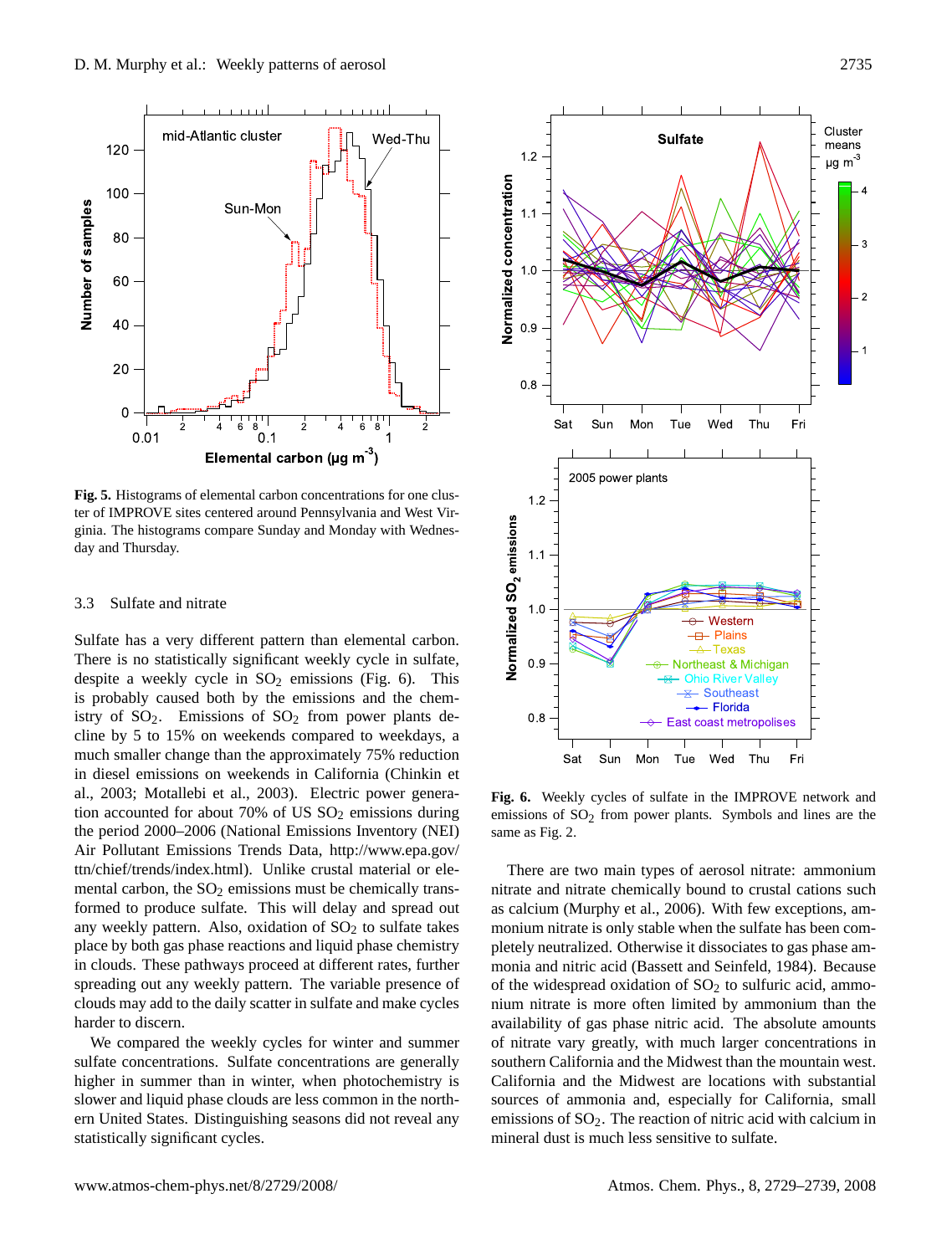

**Fig. 7.** Weekly cycles of nitrate in the IMPROVE network. The lower right panel shows the average for the continental US separated by season. Symbols and lines are the same as Fig. 2.

In contrast to sulfate, nitrate shows a weekly cycle (Fig. 7). Some of the cycle in nitrate is driven by the strong weekly cycle in crustal elements, but examination of the absolute values shows that calcium nitrate and similar species cannot account for all of the observed cycle in nitrate. The weekly nitrate minimum is Sunday through Tuesday, later than other species. The presence of a weekly cycle in nitrate is a little surprising because of the possible limitations by ammonia. For example, emissions of ammonia from farm animals should be fairly constant.  $NO<sub>x</sub>$  emissions from power plants have a similar cycle to that shown for sulfate in Fig. 6.  $NO<sub>x</sub>$  emissions from vehicles have a significant component from heavy vehicles, so vehicular emissions will have a much stronger weekly cycle than  $NO<sub>x</sub>$  from power plants (Chinkin et al., 2003). The fraction of US  $NO<sub>x</sub>$  emitted by electric power generation decreased from 24% in 2000 to 20% in 2006. During the same period, on-road mobile sources produced about 37% while the contribution of off-highway vehicles has increased from 18% to 22% (National Emissions Inventory (NEI) Air Pollutant Emissions Trends Data, [http://www.epa.gov/ttn/chief/trends/index.html\)](http://www.epa.gov/ttn/chief/trends/index.html). A weekly cycle for nitrate with a Sunday–Monday minimum has also been found in some urban areas (Millstein et al., 2007).

Although the data are noisy when separated by season, there does appear to be a shift in the timing from a Monday minimum in summer to a Tuesday minimum in winter (Fig. 7). There are two possible explanations for this shift. First, conversion of  $NO<sub>x</sub>$  to  $HNO<sub>3</sub>$ , followed by rapid equilibration with aerosol nitrate, will be much slower in winter



**Fig. 8.** Weekly cycles for Pb and the ratio of Pb to Pb+Zn. As for other figures, the red lines are the departures of the daily averages from each cluster mean, blue departures for medians, and the boxes are proportional to the annual mean for each cluster.

than in summer. That could shift the phase of the weekly cycle. Second, there could be an unrecognized artifact associated with the extra handling Tuesday samples receive from the site operator. Low temperatures and low sulfate concentrations favor the stability of ammonium nitrate particles, so nitrate concentrations in most of the country peak during the winter. The Nylon filters used for IMPROVE's nitrate measurement retain any nitric acid gas released after collection by thermal dissociation of ammonium nitrate. Warming of winter-Tuesday samples during the brief handling period, when any volatilized nitric acid would not be drawn back into the filter, must for the moment be considered as a possible explanation for the nitrate minimum on winter Tuesdays.

#### 3.4 Lead and other metals

Lead is the only species studied with a weekend maximum (Fig. 8). The largest single source of airborne Pb, accounting for about 25% of US emissions, is leaded gasoline in small piston aircraft (Murphy et al., 2007). Many of these small planes are recreational and emissions probably peak on weekends. The next largest sources of airborne Pb are coalfired power plants and heavy steel industry. Those emissions probably go down slightly on weekends as shown earlier for  $SO<sub>2</sub>$ .

Zinc and Pb are highly correlated in atmospheric samples, probably because of similar electric utility and industrial sources and similar condensation in combustion exhaust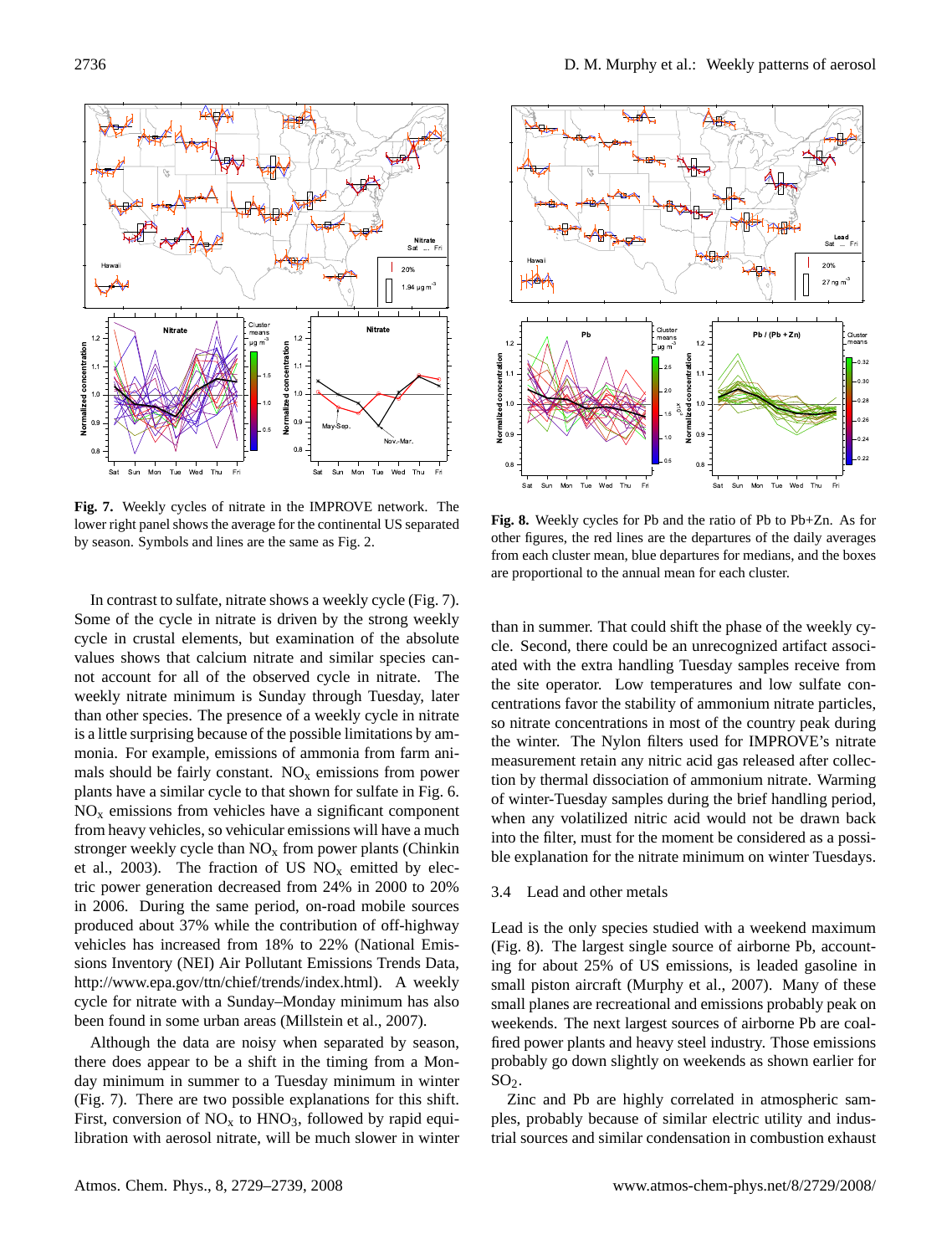(Murphy et al., 2007). Their ratio is less variable than their absolute concentrations with a very consistent Sunday maximum (Fig. 8). Most locations in the United States have Pb/(Pb+Zn) in a narrow range between 0.3 and 0.33. The ratio Pb/(Pb+Zn) is computed instead of Pb/Zn because the latter diverges when Zn concentrations are small.

By itself, Zn had a small weekly cycle with a Sunday minimum. Neither vanadium nor selenium had a statistically significant weekly cycle. The data for copper are noisy.

#### 3.5 Optical properties of aerosols

Changes in the optical properties of aerosols at two sites in the central United States are consistent with the weekly cycles from the IMPROVE network. These NOAA sites use completely different instrumentation than the IMPROVE sites and operate continuously rather than sampling for 24 h every third day. At both NOAA sites, there was a weekly minimum in aerosol light absorption on Monday (Fig. 9). Although the national minimum for IMPROVE elemental carbon was on Sunday, the clusters of sites close to Bondville and Southern Great Plains had minima on Monday (Fig. 3). With samples every third day, there were not enough data to do the direct comparison of just the Bondville IMPROVE site with the NOAA Bondville data. There were no statistically significant weekly cycles in light scattering at either NOAA site. This is consistent with the lack of a statistically significant weekly cycle in sulfate and the small cycle in organic carbon.

#### **4 Implications**

The weekly cycles shown here are unlikely to be from local sources at the sampling sites for two reasons. First, the data show regional rather than local patterns. Second, with the urban sites excluded many of the remaining IMPROVE sites are at national parks and monuments. One would expect weekend maxima rather than minima if local traffic were generating the weekly cycles.

Large-scale weekly cycles in aerosol have implications for emissions, health effects, and climate studies. The weekly cycles in emissions must be much stronger than the up to 20% cycles observed in aerosol species. At any site and time, some sources will be very close, some one day upwind, and others further upwind. Multiple sources and variations in winds will both tend to smear out the weekly cycle in emissions.

Weekly cycles of traffic emissions have been studied in California. There, passenger vehicle travel is similar on weekdays and weekends but heavy truck emissions decrease by 70 to 80% on weekends (Marr et al., 2002; Chinkin et al., 2003; Motallebi et al., 2003; Harley et al., 2005). For passenger vehicles, there are diurnal differences between weekday and weekend. The peak emissions are at rush hours during



**Fig. 9.** Aerosol light absorption and scattering from the NOAA monitoring sites at Bondville, Illinois, and Southern Great Plains, Oklahoma.

the week but around midday on weekends. The dominant effect for elemental carbon emissions is the decrease of diesel emissions on weekends. Elemental carbon concentrations on all days should decrease as new controls on heavy truck emissions penetrate the fleet.

The weekly cycle in crustal elements implies a large anthropogenic source in the United States besides wind-blown dust. The crustal elements have an even larger weekly cycle than elemental carbon, which is affected by the 70% decrease in heavy truck emissions on weekends. That means that the anthropogenic source for crustal elements must be both large and have decrease very significantly on weekends. The larger weekly cycle for crustal elements and PM10 compared to PM<sub>2.5</sub> is consistent with the analysis by Bell et al. (2008). Light vehicle traffic on dirt or dusty roads probably does not have a sufficiently large weekly cycle. We do not know what fractions of plowing and other agricultural operations are conducted on weekends, and these may vary with region and season. Construction and heavy truck traffic (Venkatram et al., 1999; Muleski et al., 2005) are possible sources of dust with large weekly cycles. For Pb, the IMPROVE data support a significant source from leaded aviation fuel.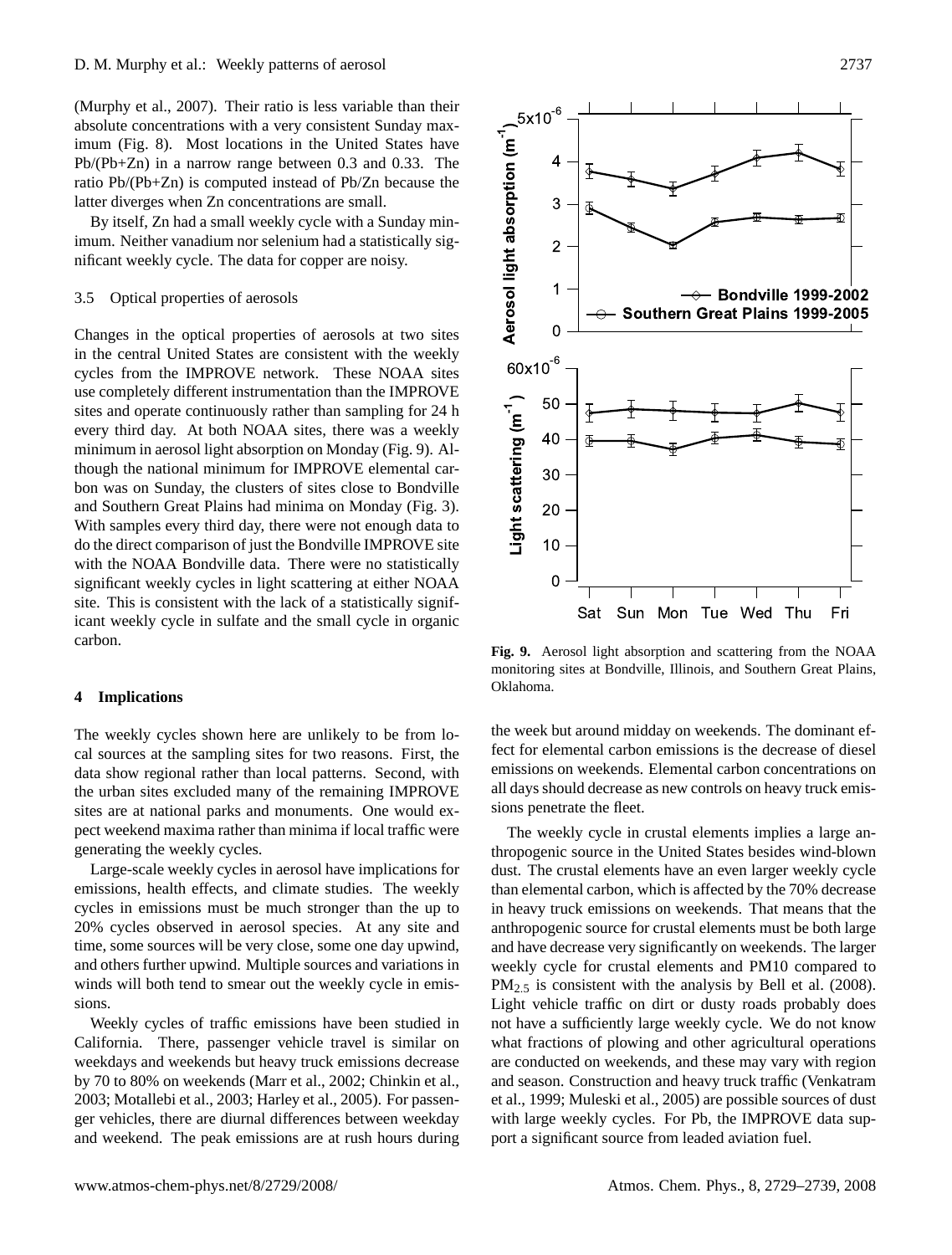Weekly cycles may have implications for epidemiological studies of the health effects of aerosols. First, personal exposure to certain species will be affected if people spend more time outdoors on Sundays when mineral dust and elemental carbon concentrations are lower. Second, there might be some effects on the statistics in time series studies. Such studies often include day-of-week in the statistical analysis (Pope and Dockery, 2006). This should take out the biggest effects but it is hard to exclude subtle interactions in the time series. On the other hand, the consistency of weekly cycles throughout the United States means that studies comparing different cities over the same time period should compensate very well for any weekly cycles. Third, health care can be better on weekdays than weekends, resulting in different mortality rates for the same conditions (Bell and Redelmeier, 2001). This could conceivably cause aerosol-health correlations to be underestimated if aerosol health effects maximize on weekdays when treatment is better. Finally, it is possible that the differing weekly cycles of elemental carbon and sulfate could be used in a statistical sense to examine the difficult question of what aerosol components are most responsible for the health effects.

These results are important for studies of weekly and other short-term climate effects of aerosols. The direct climate effects of elemental carbon and non-absorbing fine particle mass have opposite signs. It will not be possible to relate weekly cycles in temperature or precipitation to aerosols without considering elemental carbon separately from other species. The differing weekly cycles of various aerosol species could provide a powerful check on aerosol transport models. The species with the biggest weekly cycles, crustal material and elemental carbon, are insoluble. The most common soluble species is sulfate, which shows no significant weekly cycle. Therefore, weekly cycles in cloud condensation nuclei are likely to be small unless there are systematic changes in the size distribution. Finally, mineral dust particles can be potent ice nuclei so the strong weekly cycle in crustal elements could affect ice clouds and precipitation.

*Acknowledgements.* S. Capps was supported by the National Oceanic and Atmospheric Administration's Ernest F. Hollings Undergraduate Scholarship Program administered by the Oak Ridge Institute for Science and Education.

Edited by: A. Laaksonen

#### **References**

Almeida, S. M., Pio, C. A., Freitas, M. C., Reis, M. A., and Trancoso, M. A.: Source apportionment of atmospheric urban aerosol based on weekdays/weekends variability: evaluation of road resuspended dust contribution, Atmos. Environ., 40, 2058–2067, 2006.

- Anderson, T. L., Charlson, R. J., Winker, D. M., Ogren, J. A., and Holmén, K.: Mesoscale variations of tropospheric aerosols, J. Atmos. Sci., 60, 119–136, 2003.
- Bassett, M. E., and Seinfeld, J. H., Atmospheric equilibrium model of sulfate and nitrate aerosols, II. Particle size analysis, Atmos. Environ., 18, 1163–1170, 1984.
- Bäumer, D. and Vogel, B.: An unexpected pattern of distinct weekly periodicities in climatological variables in Germany, Geophys. Res. Lett., 34, L03819, doi:10.1029/2006GL028559, 2007.
- Bäumer, D., Rinke, R., and Vogel, B.: Weekly periodicities of aerosol optical thickness over Central Europe - evidence of an anthropogenic direct aerosol effect, Atmos. Chem. Phys., 8, 83– 90, 2008.
- Beirle, S., Platt, U., Wenig, M., and Wagner, T.: Weekly cycle of NO2 by GOME measurements: a signature of anthropogenic sources, Atmos. Chem. Phys., 3, 2225–2232, 2003, [http://www.atmos-chem-phys.net/3/2225/2003/.](http://www.atmos-chem-phys.net/3/2225/2003/)
- Bell, C. M., and Redelmeier, D. A.: Mortality among patients admitted to hospitals on weekends as compared with weekdays, New England J. Med., 345, 663–668, 2001.
- Bell., T. L., Rosenfeld, D., Kim, K.-M., Yoo, J.-M., Lee, M.-I., and Hahnenberger, M., Midweek increase in U.S. summer rain and storm heights suggests air pollution invigorates rainstorms, J. Geophys. Res., 113, D02209, doi: 10.1029/2007JD008623, 2008.
- Blanchard, C. L., and Tanenbaum, S. J.: Differences between weekday and weekend air pollutant levels in Southern California, J. Air Waste Manage., 53, 816–828, 2003.
- Bond, T. C., Anderson, T. L., and Campbell, D.: Calibration and intercomparison of filter-based measurements of visible light absorption by aerosols, Aerosol Sci. Technol. 30, 582–600, 1999.
- Chinkin, L. R., Coe, D. L., Funk, T. H., Hafner, H. R., Roberts, P. T., Ryan, P. A., and Lawson, D. R.: Weekday versus weekend activity patterns for ozone precursors in California's South Coast Air Basin, J. Air Waste Manage., 53, 829–843, 2003.
- Chow, J. C., Watson, J. G., Chen, L.-W. A., Chang, M. C. O., Robinson, N. F., Trimble, D., and Kohl, S.: The IMPROVE A temperature protocol for thermal/optical carbon analysis: maintaining consistency with a long-term database, J. Air Waste Manage., 57, 1014–1023, 2007.
- Delene, D. J., and Ogren, J. A.: Variability of aerosol optical properties at four North American surface monitoring sites, J. Atmos. Sci., 59, 1135–1150, 2002.
- Elkus, B., and Wilson, K. R.: Photochemical air pollution: Weekend-weekday differences, Atmos. Environ., 11, 509–515, 1977.
- Forster, P. M. de F., and Solomon, S.: Observations of a "weekend effect" in diurnal temperature range, Proc. Nat. Acad. Sci. USA, 100, 11 225–11 230, 2003.
- Gong, D.-Y., Guo, D., and Ho, C.-H.: Weekend effect in diurnal temperature range in China: Opposite sign between winter and summer, J. Geophys. Res., 111, D18113, doi:10.1029/2006JD007068, 2006.
- Harley, R. A., Marr, L. C., Lehner, J. K., and Giddings, S. N.: Changes in motor vehicle emissions on diurnal to decadal time scales and effects on atmospheric composition, Environ. Sci. Technol., 39, 5356–5362, 2005.
- Jin, M., Shepherd, J. M., and King, M. D.: Urban aerosols and their variations with clouds and rainfall: A case study